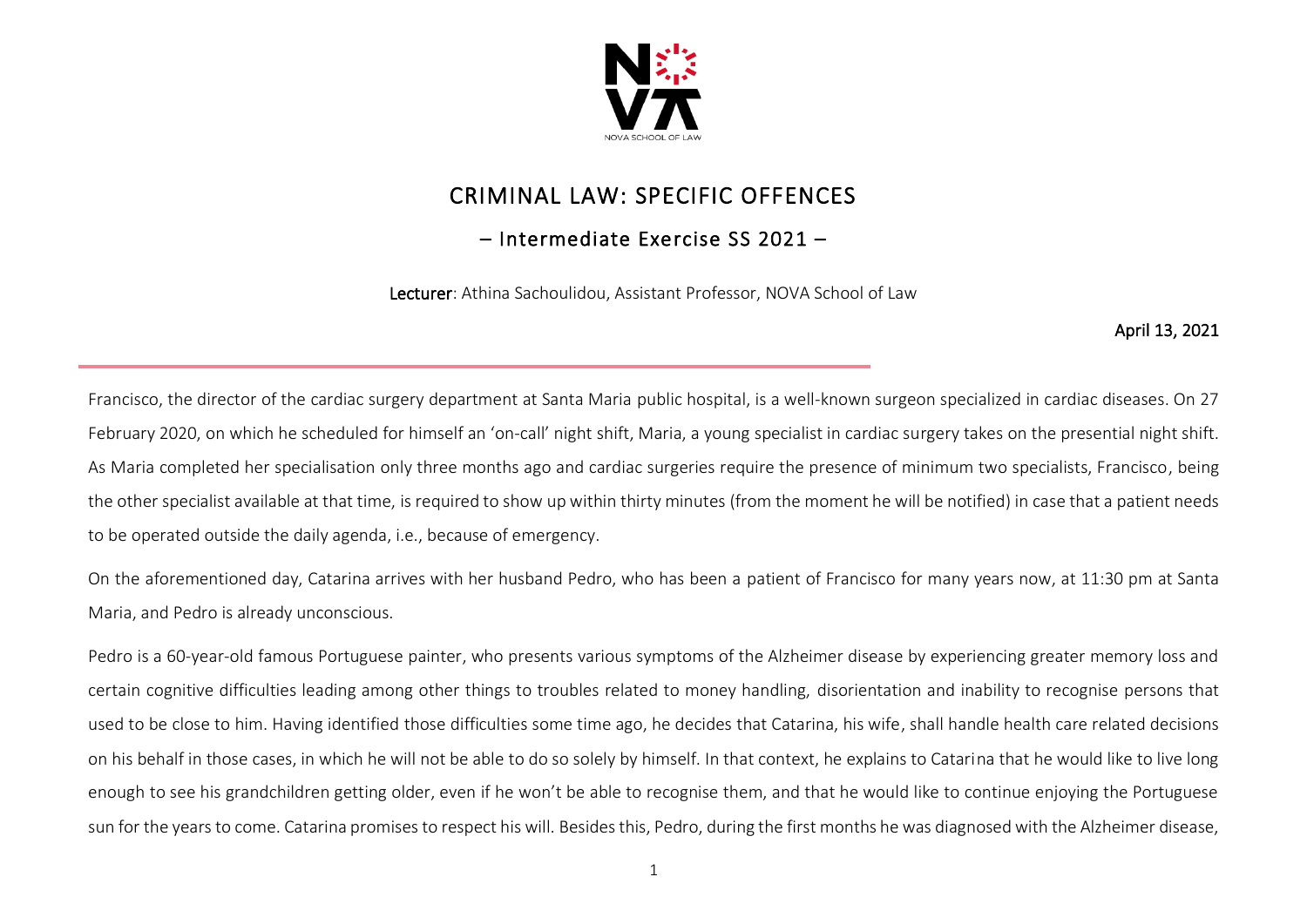

gave an interview in a Portuguese journal expressing his great love for life and stating he would like to enjoy the colours of the Portuguese countryside and the ocean until the day he will take his last breath. That interview did not entail any reference to his medical condition.

That night, Maria examines Pedro and diagnoses a severe heart episode. This is when she also realises that it is of literally life importance for Pedro to be operated immediately due to the suspicion of an internal bleeding. She calls Francisco to inform him, but the latter believes that this is most likely a misjudgement and Pedro is not in danger, but he reassures her that he will show up in thirty minutes as agreed. In reality, Francisco, who knows both Pedro and Catarina for many years now, decides to stay at home and go to the hospital the day after, believing that it is simply Catarina who overreacts due to the special condition of Pedro and thinking that in any case Pedro would be fine until next morning.

Maria waits for Francisco for thirty minutes, as agreed, and, since he does not show up within that time window, she announces to Catarina that they will have to move on without Francisco. Catarina, who does not know Maria personally and she does not trust her, reacts negatively saying that she denies her consent and they should definitely wait for Francisco to show up. Maria, who happens to admire the artwork of Pedro and has read the aforementioned interview, ignores her and moves on with the surgery, during which it becomes apparent that there was indeed an internal bleeding that could have led to Pedro's death within the next three hours.

The surgery goes particularly well, and Pedro recovers from the heart episode relatively quickly – fact that leads to the immediate promotion of Maria, while Francisco is forced to quit his job. Maria is gradually becoming a well-respected young surgeon specialised in dealing with internal bleedings. As such, she is called to a cardiac surgery conference on 10 January 2021, where she decides to open her presentation by touching upon her recent experience. In that context, she reveals that some really well-known Portuguese citizens belonging to the arts' world have successfully been treated by her saying among other things: 'Despite the family drama, despite the insecurity feelings, despite the deep pain mental diseases are causing, I was strong enough to intervene and save a life, a life of a real artist – even if I will never be remembered by that greatly talented patient.'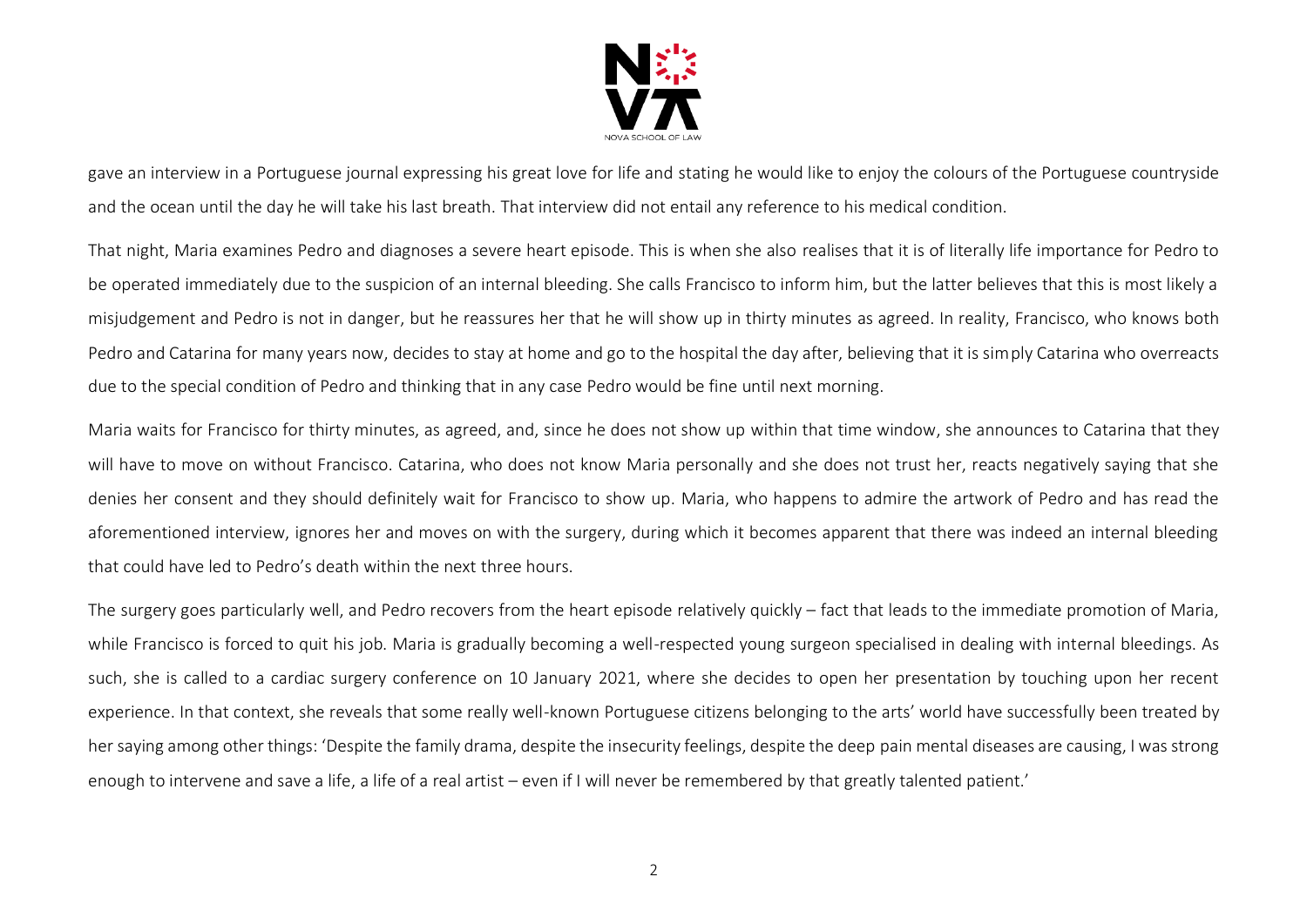

João, Pedro's son and student in the Lisbon Medical School, was one of the conference participants. At the break, many colleagues approached him and asked him who his father feels after all these months and expressed their sympathy as they did not that Pedro was among other things an Alzheimer patient.

Evaluate the actions of Maria and Francisco in the light of the Portuguese Criminal Law.

Boa sorte!/Good luck!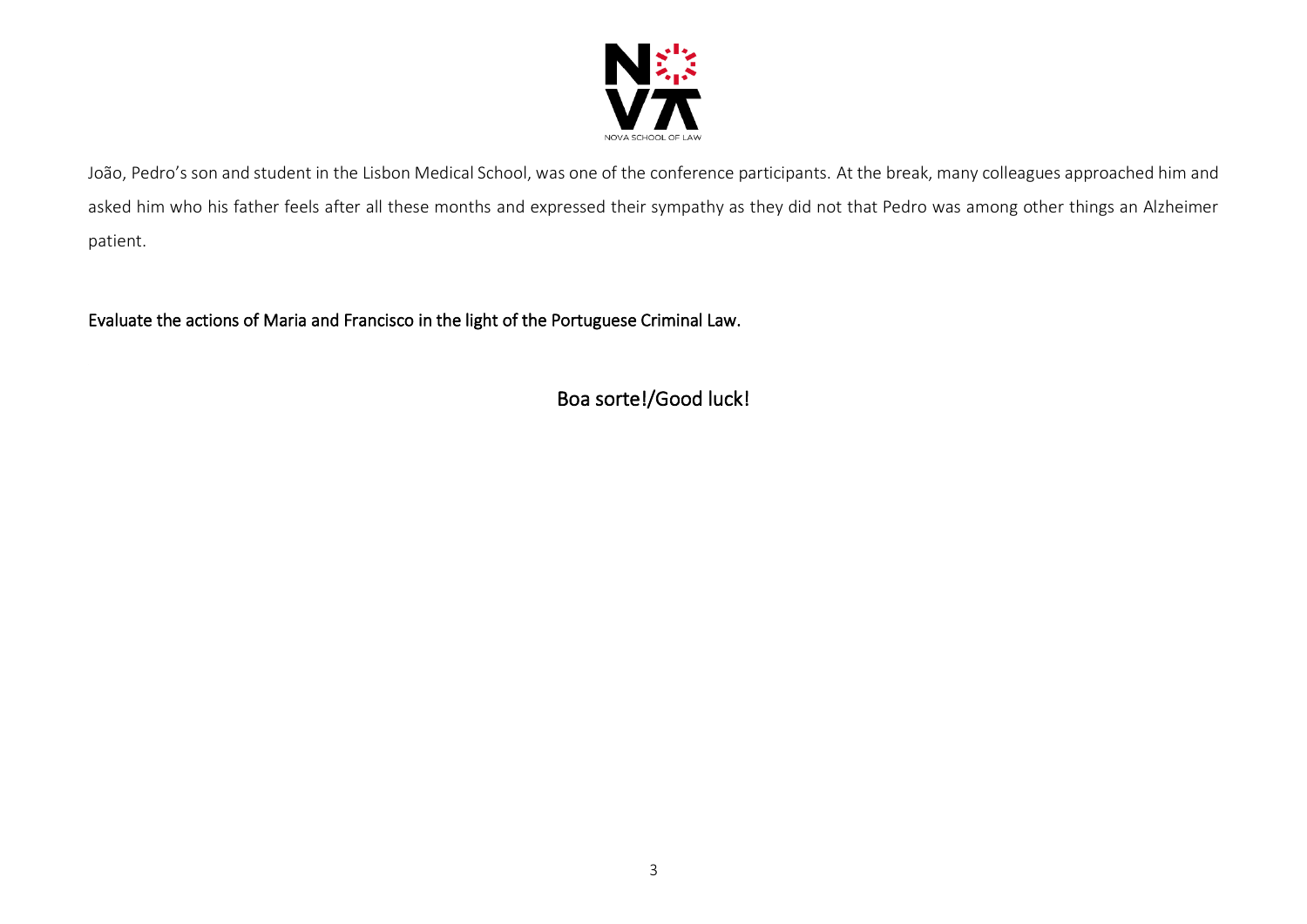

## I. Maria (12 points) - Her behaviour to be examined in the light of:

#### 1. Art. 150 PC (2 points)

- starting with Art. 150 (1) PC
	- o doctor or legally authorised person (+)
	- o medical intervention or treatment (+)

chirurgical operation

o acting in accordance with lege artis rules (+)

no counter-evidence

she waits until Francisco shows up following the respective guidelines

- o acting with the intention of preventing, diagnosing, debilitating or minimising illness, suffering, injury or bodily fatigue or mental disturbance (+)
- $\rightarrow$  Art. 150 (1) PC (+); no violation against bodily integrity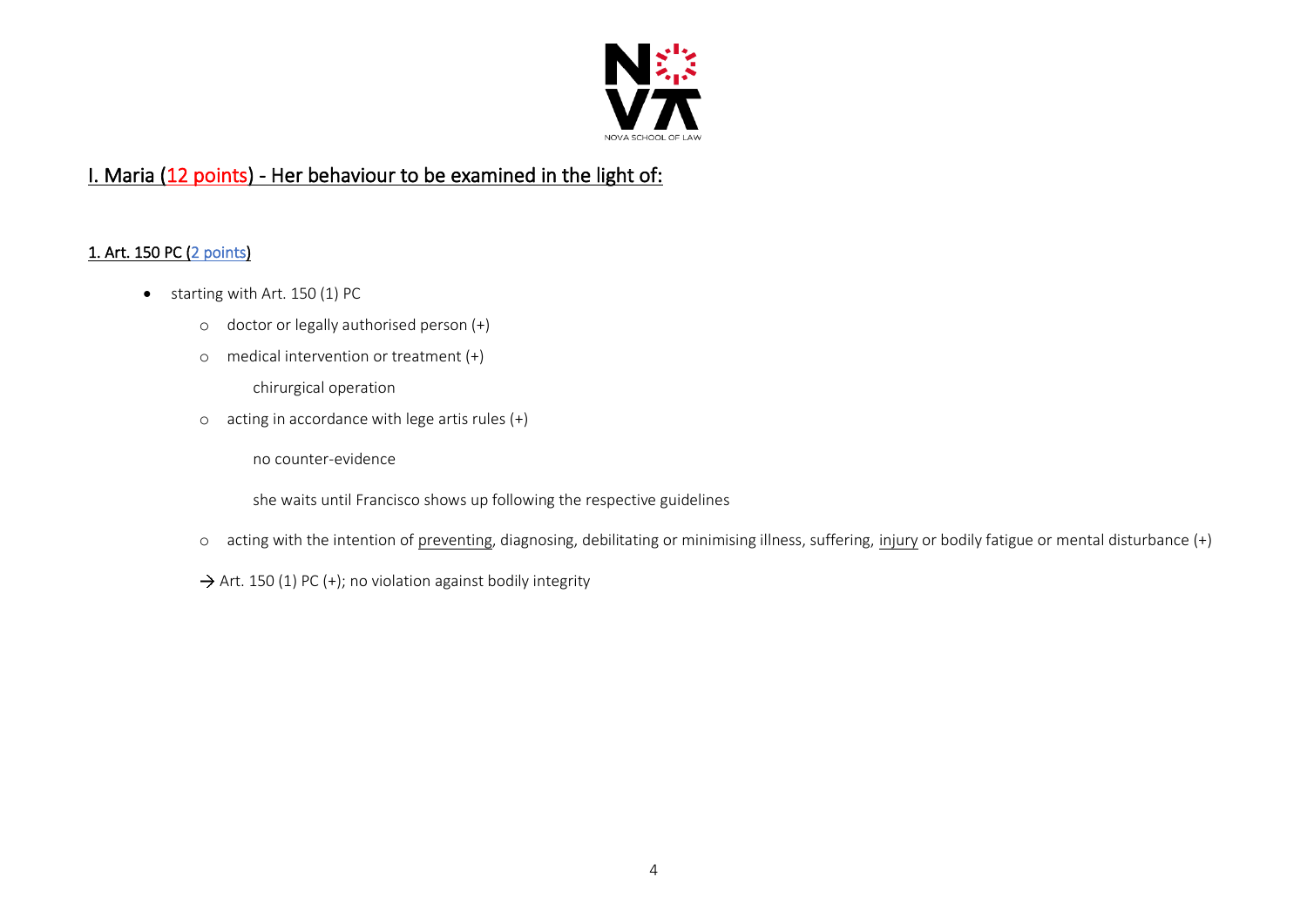

# 2. Art. 156 (1) PC (5 points); to be additionally examined, as Art. 150 PC addresses violations against bodily integrity, whereas Art. 156 PC addresses violations against

#### personal freedom

• Objective:

- o doctor or legally authorised person (+)
- o medical intervention or treatment (+)

chirurgical operation

o without patient's consent?

Pedro being unconscious  $\rightarrow$  not able to consent personally

Catarina, being his legal representative denies her consent, but not on the basis of Pedro's wishes or his best interests, instead, out of mistrust towards Maria

however, there are other grounds that allow a safe conclusion that Pedro would provide his consent (see his pro-vita interview)

→ Art. 156 (2a) Port PC is activated in terms of a *lex specialis* (compared to Art. 39 Port PC) leading to the exclusion of Maria's liability for the alleged violation against personal freedom ('The act is not punishable when the consent: a) can only be obtained with the postponement of the medical intervention that involves a threat to the patient's life or serious danger for the patient's body or health; […])

- obligation to behave according to the subjective analysis that the patient would undertake in that case (+)
- taking into account information about the patients' beliefs and lifestyle  $(+)$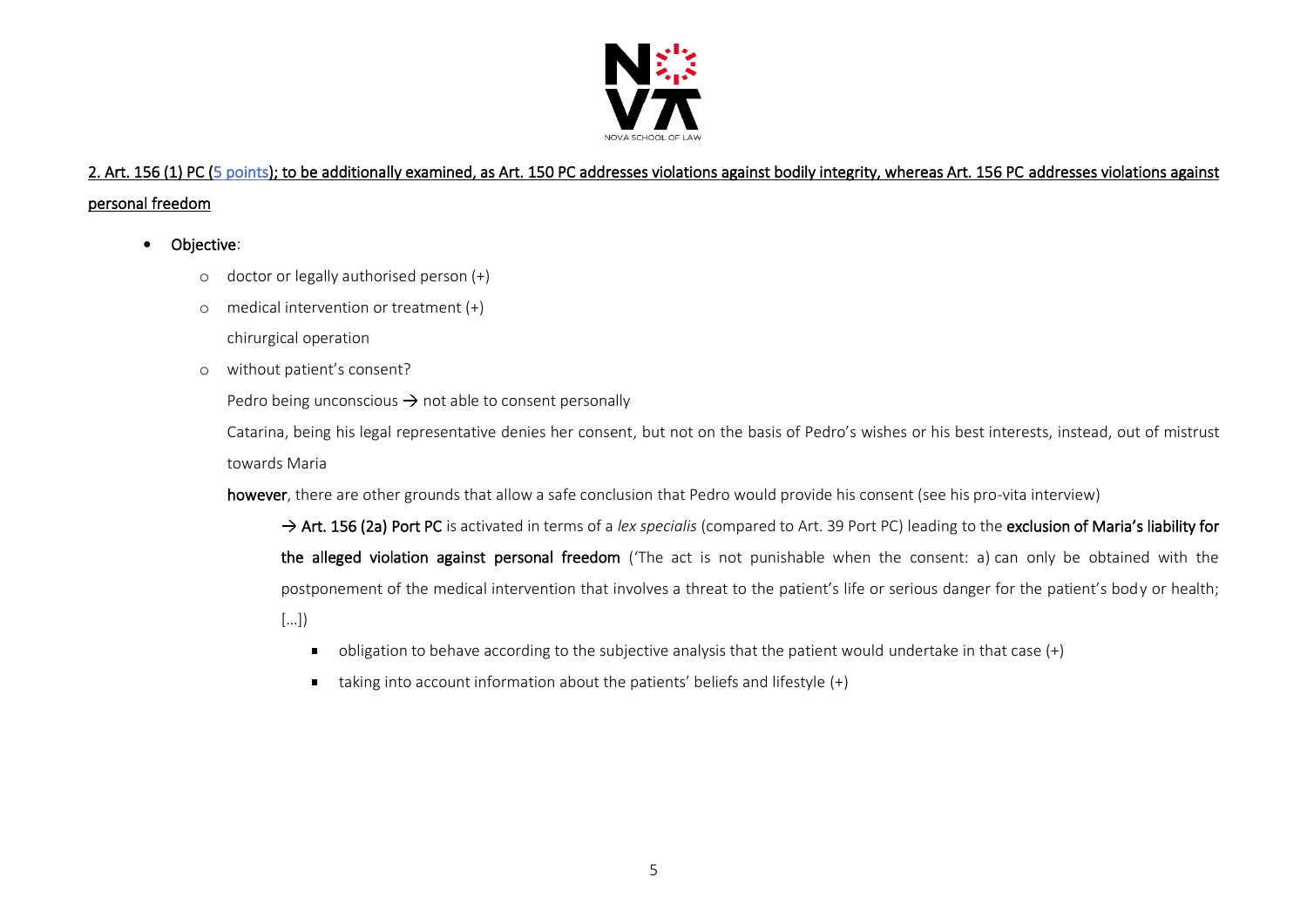

#### 3. Art. 195 PC (5 points); to be additionally examined, as it addresses a distinct legal interest, namely privacy

- Objective elements:
	- o notion of secret of another person
		- $\bullet$  objective element  $(+)$ *true facts the knowledge of which is limited to an objectively controlled number of people; according to the exercise formulation, only the family of João and the doctors treating him were aware of his medical condition and the emotional situation of his wife, Catarina*
		- subjective element  $(+)$

*there is no indication that João being a public figure was not interested to keep his medical condition as a secret, even if, when he finds out what happened, he cannot process it;* 

*the same applies to his wife, who on top of this had to deal with all the practical issues associated with Pedro's condition*

 $\blacksquare$ normative element (+)

> *legitimate interest in protecting secrecy in case of Alzheimer patients given the risk of their exploitation by strangers, or the risk of being discriminated due to their disease;*

> *similarly in case of his wife as a relative of an Alzheimer patient and given the intimacy associated with the feelings her husband suffering causes to her*

o notion of medical secrecy (+)

*Maria is aware of Pedro's situation and the family related issues only due to the fact that she happened to undertake the surgery on that night Maria being subject to duty to secrecy as a doctor and principal researcher*

o breach of secrecy (+)

*revealing (even just indirectly) personal information, incl. that related to medical condition, in people that are not legitimately expected to know*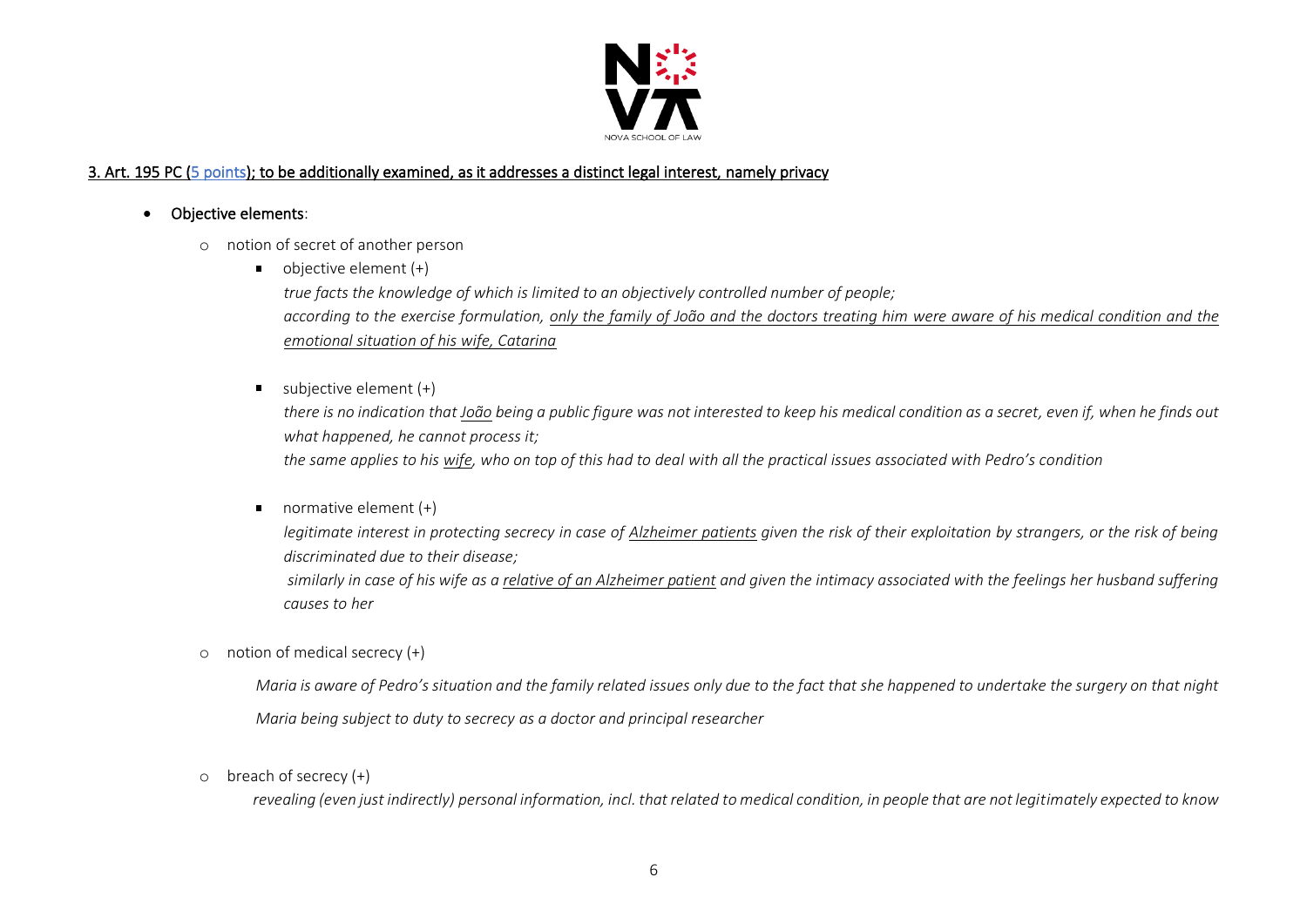

#### o without consent (+)

*Pedro or his wife/family was not even aware that Maria would give that presentation in which she referred to his case by almost photographing him*

#### • subjective elements:

o intention (+)

*Maria is acting at least with dolus directus of 2nd degree; being sure about the consequences of her actions, namely the breach of confidentiality, but not necessarily accepting them – given that she provides this information to emphatically support her devotion to medicine*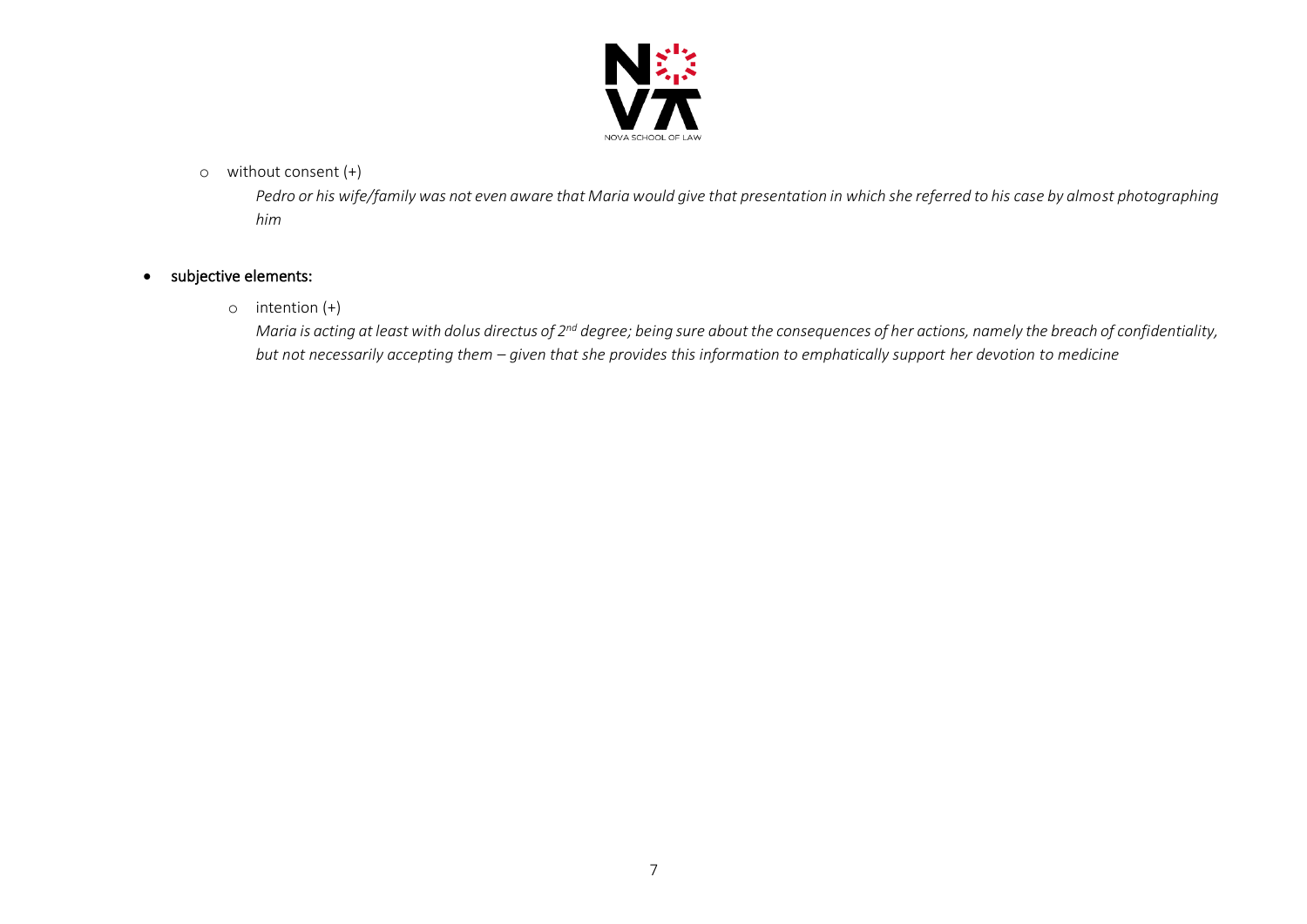

### II. Francisco (8 points)

#### 1. His behaviour to be examined in the light of Art. 131 Port. PC in combination with Art. 10 and 23 Port. PC (4 points):

#### • Objective elements to be first examined:

- o whoever (+); no special requirement in terms of subjective scope
- $\circ$  act/omission that may lead to death  $(+)$

Francisco does not show up in the hospital despite being notified to do so; omission (delay);

legal duty arising from law as this is a public hospital; besides this, Pedro was already a patient of Francisco

o death (-)

Pedro survives thanks to the intervention of Maria, which breaks the causation link between Francisco's omission and the death result that would take place within 6 hours, namely before Francisco would arrive at the hospital  $\rightarrow$  Art. 131 in combination with Art. 23 Port PC

#### • subjective elements:

 $\circ$  intention (+); attempt by negligence being impossible

Francisco acts with at least dolus eventualis as, being an experienced surgeon, he knows that Pedro's death is a likely outcome and reacts indifferently believing that Pedro will be fine until next morning

Alternative answer: no homicidal intention  $\rightarrow$  liability (-) on subjective grounds

**Penalty framework:** 8 to 16 years imprisonment (Art. 131 Port PC)  $\rightarrow$  approx. 6 to 11 years imprisonment (mitigation according to Art. 73[1a-b] Port PC)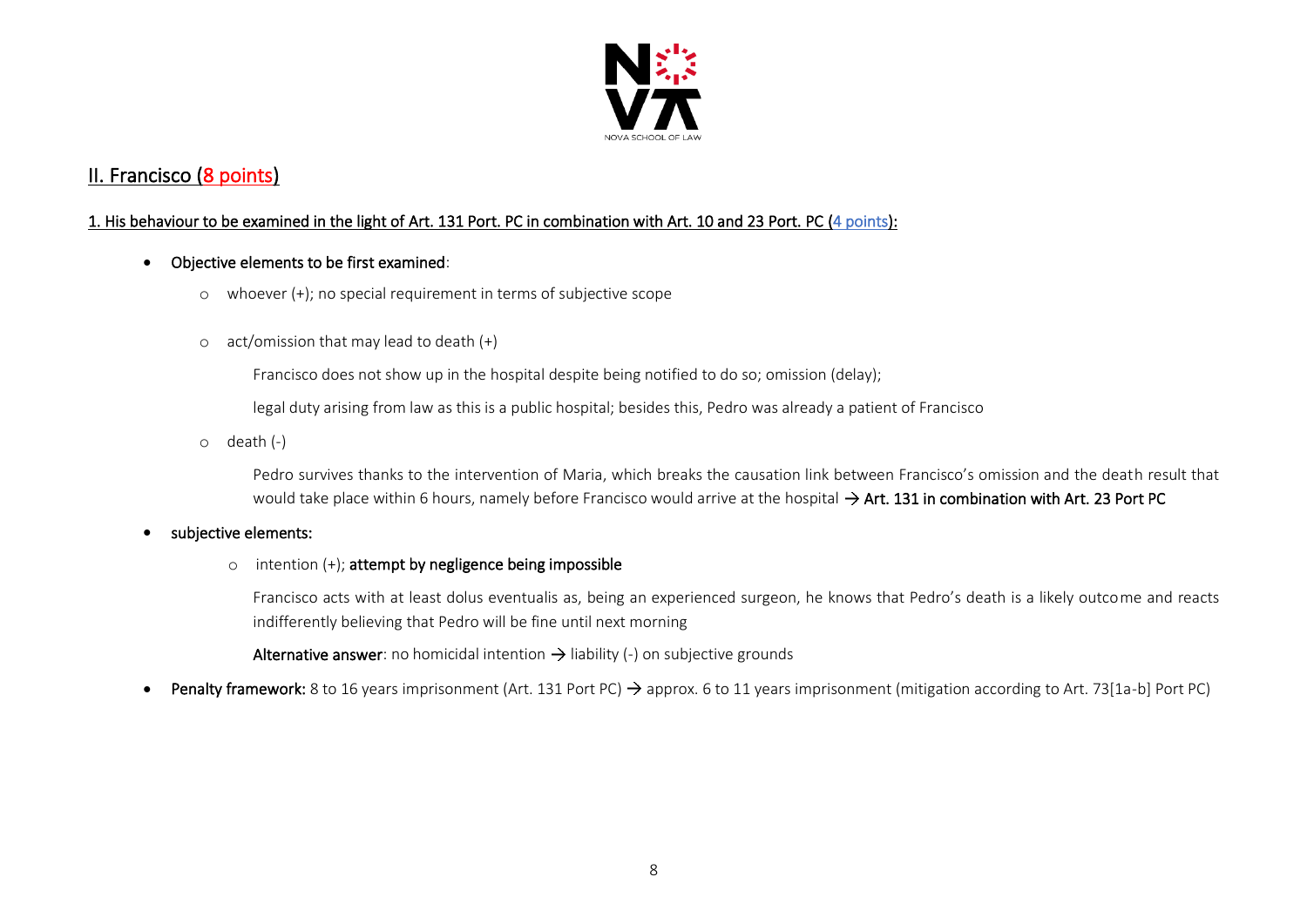

#### 2. His behaviour to be examined in the light of Art. 138 (1b) Port. PC (4 points):

#### • Objective elements to be first examined:

- o whoever (+); no special requirement in terms of subjective scope
- o abandonment without defence (?)
	- possible arguments:
		- (+) since Maria, theoretically, was not able to take on the operation needed by herself
		- (-) considering that there was at least one specialist able to take care of him until the next morning [not that strong, since Maria was expected to abstain from intervening without being assisted by a second specialist at this stage of her career]
- o duty to […] assist (+) … on legal grounds, as doctor in a public hospital, being on 'on-call' shift

#### subjective elements:

o intention (+)

Francisco acts with at least dolus eventualis as, being an experienced surgeon, he knows that Pedro's death is a likely outcome and reacts indifferently believing that Pedro will be fine until next morning

• penalty framework: 1 to 5 years imprisonment (Art. 138 [1b] Port PC)